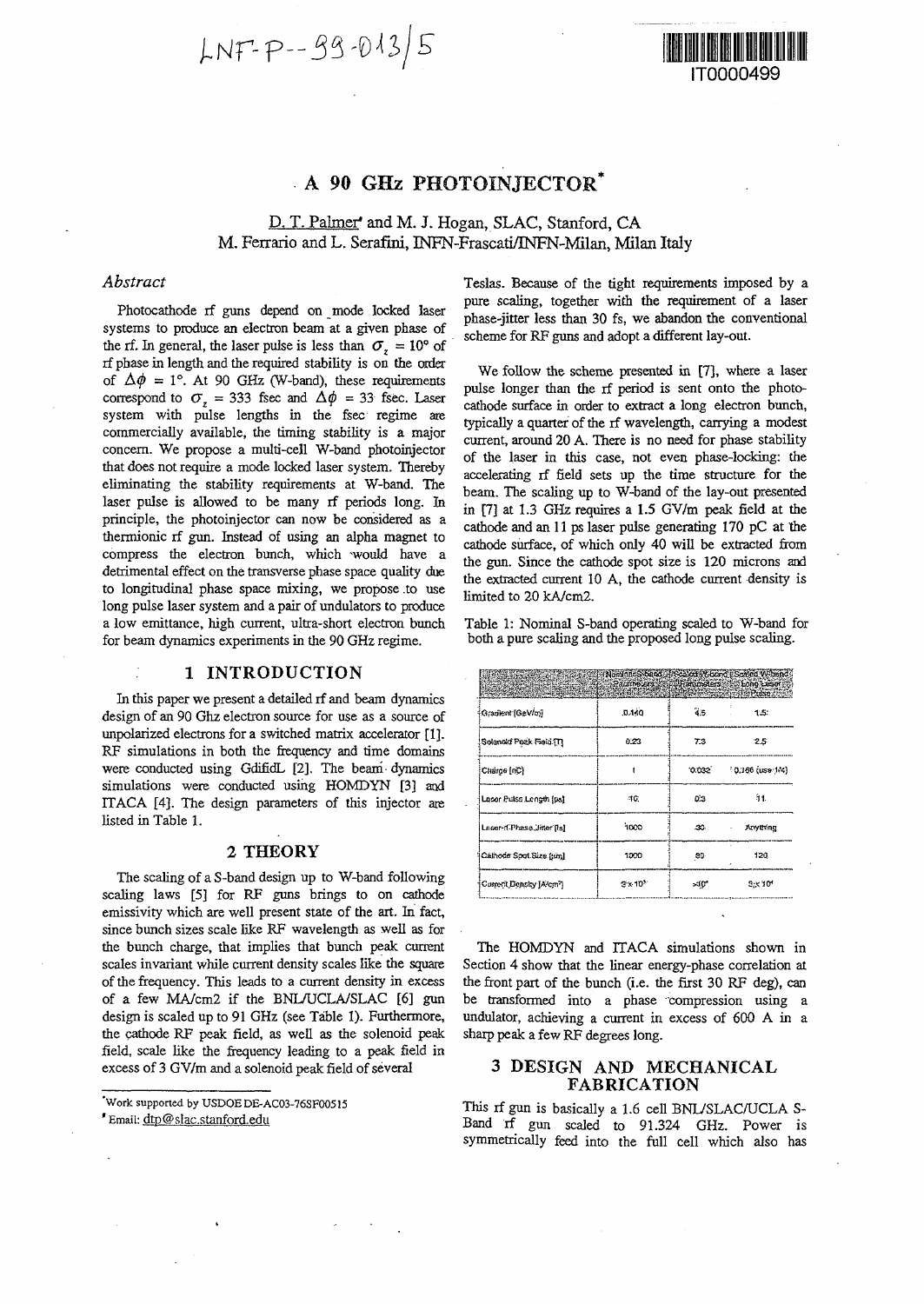symmetrical tuners, as does the half cell. The gun is shown in Figure 1.



Figure 1: A schematic of the 1.6 cell W-band electron source.

The waveguide to full cell coupling slot is the full height of the full cell. This was decided upon to facilitate the wire EDM manufacturing process The waveguide feed in the body of the gun is not standard WR-10. The waveguide cutoff dimension is still 2.54 mm or 60 GHz. The waveguide height is slightly smaller at 1.016 mm versus 1.27 mm for standard WR-10 waveguide. This decision was determined by our manufacturing technique of wire EDM and our assembly process of high temperature bonding at the high rf current joints. The gun is manufactured out of 5 layers of Glidcop AL-15 [4] to prevent distortion of the cell to cell and rf coupling iris during the thermal cycle necessary for the bonding. The first of these five layers consists of a cathode plate. A half cell plate, which is the thickness of the half cell which is wired EDM. The third plate is the cell to cell iris. The full cell plate which is slightly thinner that the narrow dimension of WR-10 waveguide. It should be noted that the symetric waveguide feed does not extend to the boundary of the material. Only after these five layers are bonded does the waveguide extend to the outer body of the gun. This is to facilitate the alignment and assembly of the gun. The last layer is the exit port of the gun. This layer has the same ED as that of the cell to cell iris. The individually layers of the gun are produced out of a single piece of Glidcop AI-15, in which aligment pin hole are first bored in to the block. A section of this block is sliced off to produce the cathode plate with it alignment pins. A wire start hole is popped through the remaining block. The cell to cell iris is wired into the block and then a section of the block is cut off. This section will be used to manufacture the cell to cell iris and the exit port of the gun. One of the blocks is then sliced into thin section a guil. One of the blocks is then sheet filled thin section a little thicker than the required cell to cell iris thickness. These will be diamond fly cut flat and parallel to facilitate diffussion bonding. Next the other half of the original block will be cut in half and the full cell cavity and waveguide profile will be wired and sliced as was the case of the half cell. These in turn are also diamond fly cut. The assembly is then cleaned and diffussion bonded. At this point the outer body of the gun is cut to expose the WR-10 waveguide.



smiulations of  $\bar{S}_{11}$ 

The rf simulation code GdifidL was ulitized to produce an  $S_{11} = 1.00$  with equal fields at the cathode and in the middle of the full cell (see Figure 2). A Smith Chart representation of this match is shown below in Figurer 3.



Figure 3: S of both the 0 and pi-modes.

Using the Shunt impedance calculated form Gdifidl we find that the required power from a W-band rf source will in excess of 1 GW.

### 4 SIMULATIONS

In this section we present a possible configuration for a W-band injector based on a preliminary study of beam dynamics in a system consisting of a 1.5 cell W-band